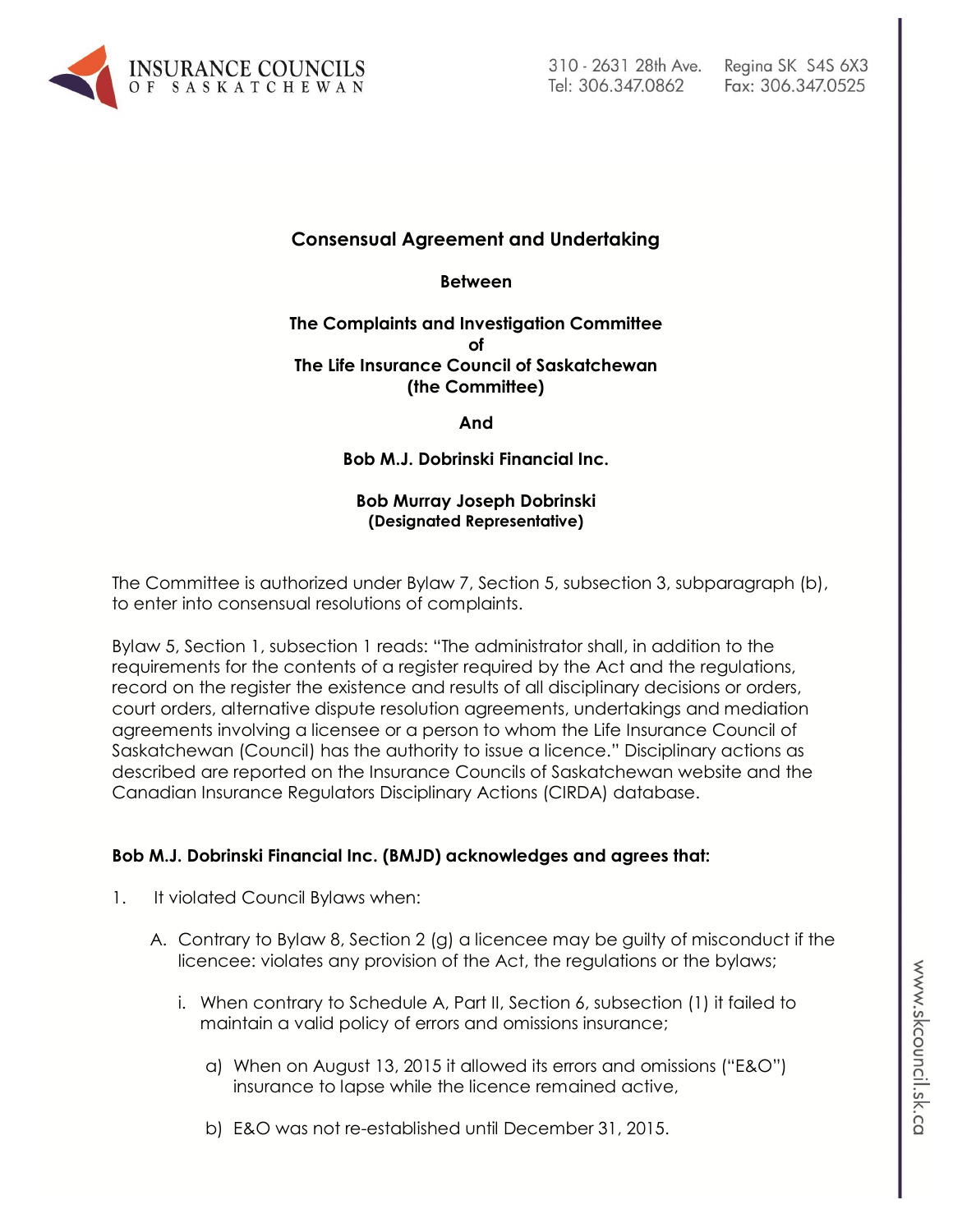Bob M.J. Dobrinski Financial Inc.

- c) BMJD was without E&O coverage for 140 days; and
- ii. When contrary to Bylaw 2, Section 1, subsection (4) (d) it failed to immediately notify Council of cancellation or non-renewal of its errors and omissions insurance.
- 2. Its rights to appear before a Discipline Committee of Council have been explained to it and it fully understands it's rights and/or obligations under Council Bylaw 10;
- 3. It waives its rights to appear before a Discipline Committee and undertakes not to exercise any appeal rights it may have under Council Bylaw 10, Section 3 or *The Saskatchewan Insurance Act,* (the Act) as it relates to matters set out in this Consensual Agreement and Undertaking (Agreement).
- 4. This Agreement does not preclude Council from pursuing any other investigation against BMJD for activities not identified in this Agreement that may be in violation of Council Bylaws or the Act.
- 5. BMJD has been advised by the Committee that it is in its interests to obtain independent legal advice before entering into this Agreement.
	- a. BMJD has obtained such independent legal advice and is satisfied with the same, prior to executing this Agreement, or
	- b. BMJD has willingly chosen not to obtain such advice prior to executing this Agreement.
- 6. BMJD hereby affirms that it has read and understood the terms of this Agreement, and is signing it voluntarily and of its own free will.

#### **BMJD having waived its rights, undertakes to:**

- 1. Pay a fine in the amount of \$817.00; and
- 2. Reimburse Council's partial investigation costs in the amount of \$880.00.
- 3. BMJD will pay all fines and investigative costs within 30 days of receipt of this Agreement.
- 4. BMJD will ensure E&O insurance is in place while BMJD continues to hold an insurance licence.